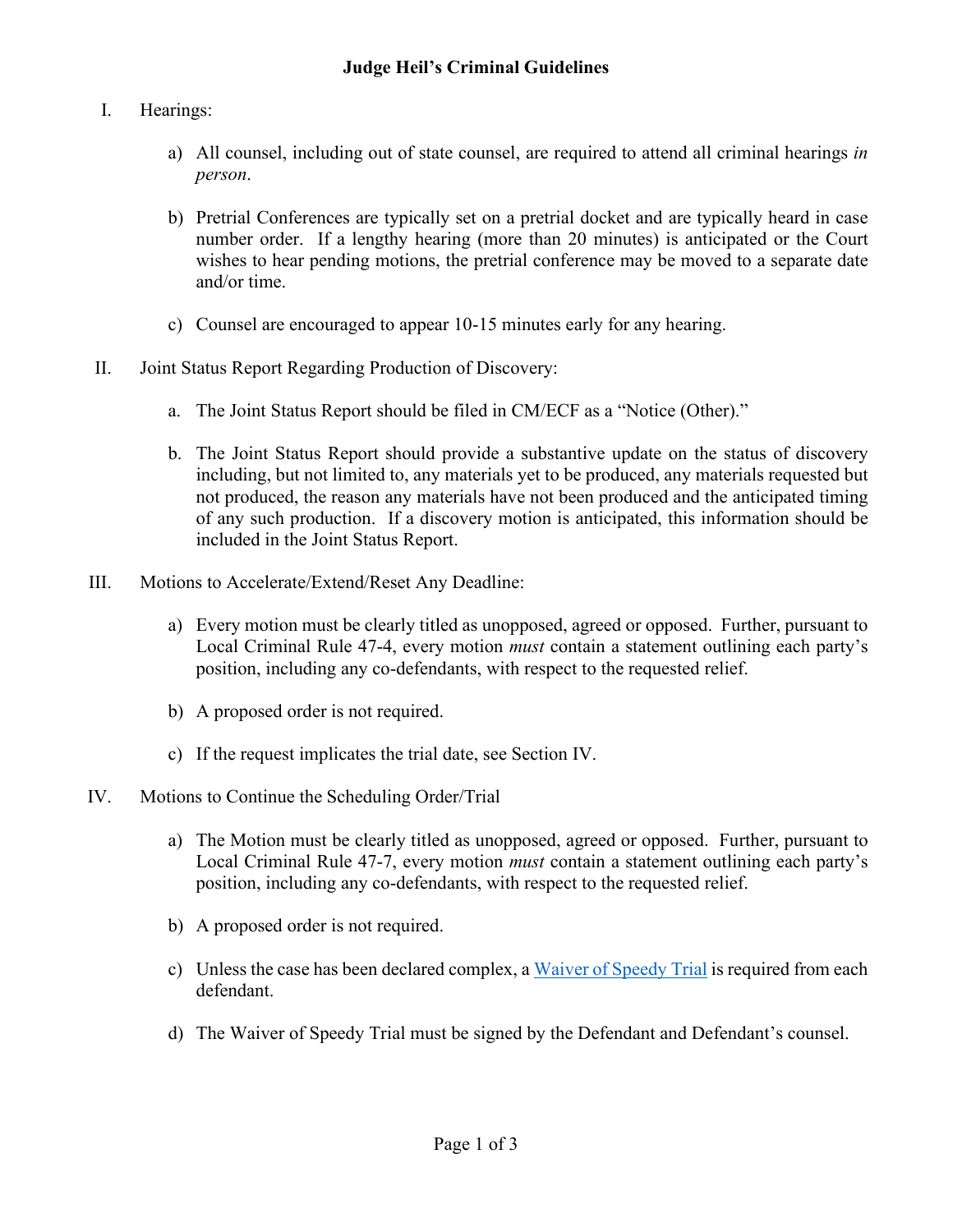- e) Ideally, the Waiver of Speedy Trial should be filed contemporaneously with the Motion to Continue Trial. The Motion to Continue Trial will not be ruled on until a correct, executed Waiver of Speedy Trial is filed.
- f) The Waiver of Speedy Trial must specifically reference the excludable dates. For example, if the Defendant is set on the September 20, 2021 trial docket and is requesting a continuance to the October 18, 2021 trial docket, the Waiver of Speedy Trial shall state, Defendant specifically requests that all delays from a continuance of his/her jury trial from September 20, 2021 to October 8, 2021 be excluded from computation under the Speedy Trial Act pursuant to 18 U.S.C. § 3161, et seq."
- g) Judge Heil's criminal trial dates are as follows:

February 14, 2022 March 21, 2022 April 18, 2022 May 16, 2022 June 21, 2022 July 25, 2022 August 15, 2022 September 19, 2022 October 17, 2022 November 21, 2022 December 19, 2022 January 17, 2023 February 21, 2023 March 20, 2023 April 17, 2023 May 15, 2023 June 20, 2023 July 17, 2023 August 21, 2023 September 18, 2023 October 16, 2023 November 20, 2023 December 18, 2023

- h) If you are unable to file a signed Waiver of Speedy Trial prior to the pretrial conference, the Motion to Continue Trial will be addressed at the pretrial conference.
- i) Defense counsel are expected to timely meet with their clients in advance of the pretrial conference. The Court discourages the use of pretrial conferences simply to obtain Waivers of Speedy Trial.
- V. Changes of Plea:
	- a) When a defendant is ready to plead guilty, notify Pam  $Lym@oknd.uscourts.gov$  by email and include any dates that are good for the hearing and any dates to avoid.